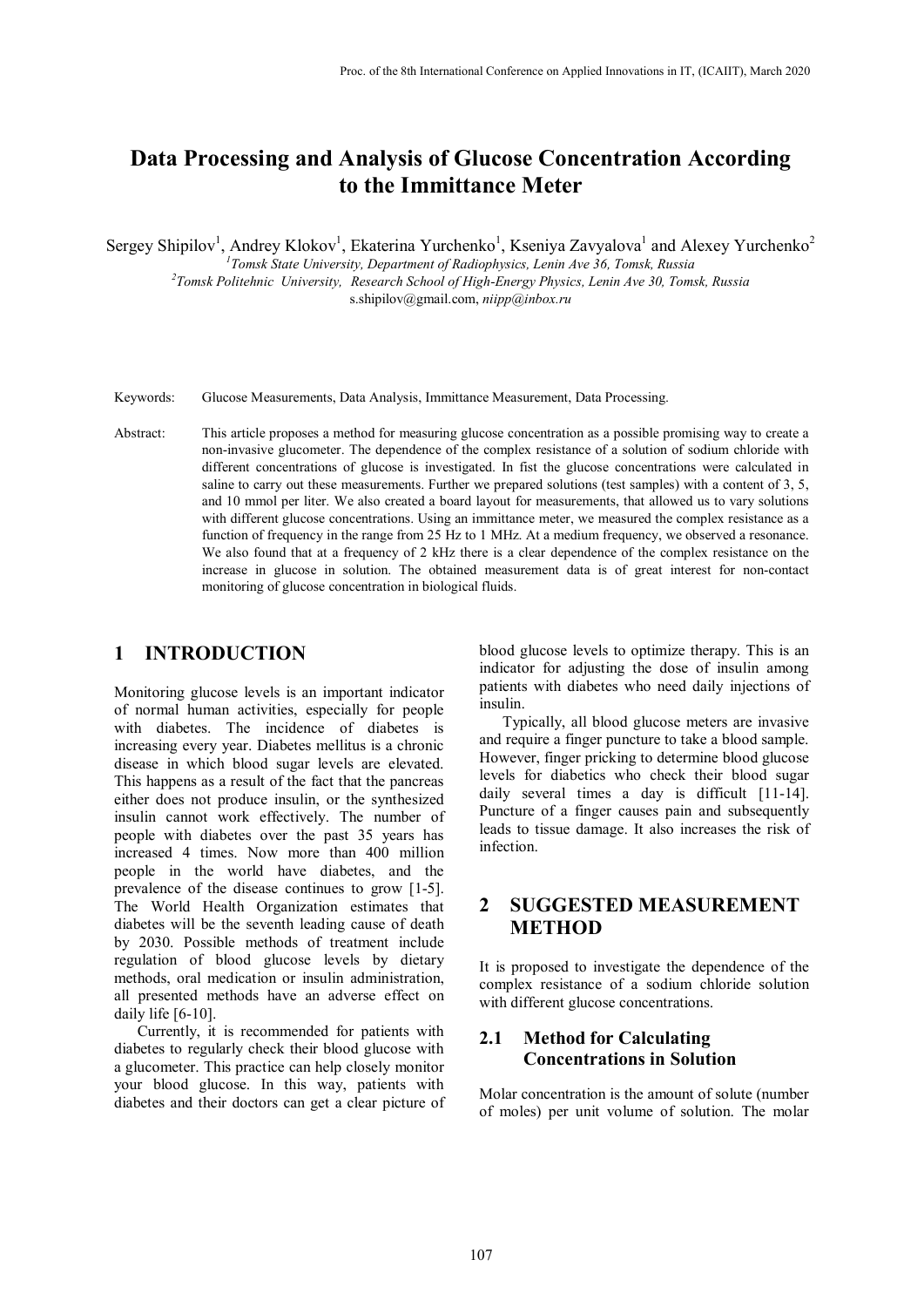concentration in the SI system is measured in mol / m<sup>3</sup>, but in practice it is much more often expressed in mol / l or mmol / l. The test solution consists of saline (NaCl 0.9%) and glucose solution (C6H12O6 40%).

The level of glucose in the blood drops to 3.5 mmol per liter with hypoglycemia. This concentration of glucose in the blood leads to various disorders in the body. Normal blood glucose levels are on average between 3.5 and 5.5 mmol per liter. The level of glucose in the blood increases from 6.5 or more with hyperglycemia, it's negatively affects the body. We selected solutions according to all 3 states based on these data. You may notice that these data are too generalized. However, we believe that these extremes are enough for the first tests. At the first stage, it is important to understand the applicability of this approach - to understand sensitivity.

Solution calculation steps:

- 1) Calculate the molar mass of glucose. The chemical formula for glucose is C6H12O6. Molar mass of carbon -  $C = 12.011$  Da. The molar mass of hydrogen is  $H = 1.008$  Da. Molar mass of oxygen -  $O = 15.999$  Da. Molar mass C6H12O6 =  $C * 6 + H * 12 + O * 6 =$  $72.066 + 12.096 + 95.994 = 180.156$  Da. (weight 1 mol in grams).
- 2) 1 milliliter of glucose solution contains 0.4 grams of glucose therefore 0.00222 moles of C6H12O6.
- 3) Based on this, to obtain a solution with a content of 3 mmol per liter of C6H12O6, it is necessary to add 1.36 ml of a solution of 40% glucose in a 200 ml capacity with saline solution.
- 4) For a solution with a content of 5 mmol per liter of C6H12O6, it is necessary to add 2.25 ml of a solution of 40% glucose in a 200 ml capacity with saline.
- 5) For a solution with a content of 10 mmol per liter of C6H12O6, it is necessary to add 4.5 ml of a solution of 40% glucose in a 200 ml capacity with saline.

#### **2.2 Preparing solutions (test samples)**

Test samples were made on basis of the concentration calculation method presented above. For to appropriate concentrations (test samples) we mixed solution of 0.9% sodium chloride and 40% solution of glucose in the necessary proportions (Figure 1).



Figure 1: NaCl solution 0.9% and glucose solution 40%.

The procedure for the manufacture of solutions:

- 1) Removed the aluminium plug from the tank with NaCl solution.
- 2) Disconnect the top of the ampoule with 40% glucose solution.
- 3) Using a sterile syringe, the required amount of a 40% glucose solution was set for each sample and added to a container with a solution of 0.9% sodium chloride.
- 4) The contents of the sample containers were mixed and signed for measurements.

#### **2.3 Making Layout for Measurements**

The layout was created for measurements. The measuring model is a printed circuit board with a fixed latex tube on it. The prepared solutions of different glucose concentrations were supplied through this nylon tube. There are 4 contacts located at the same distance from each other on the printed circuit (Figure 2).



Figure 2: Measurement Layout.

The procedure for making the layout for measurements:

1) Production of printed circuit board in the copper sulfate.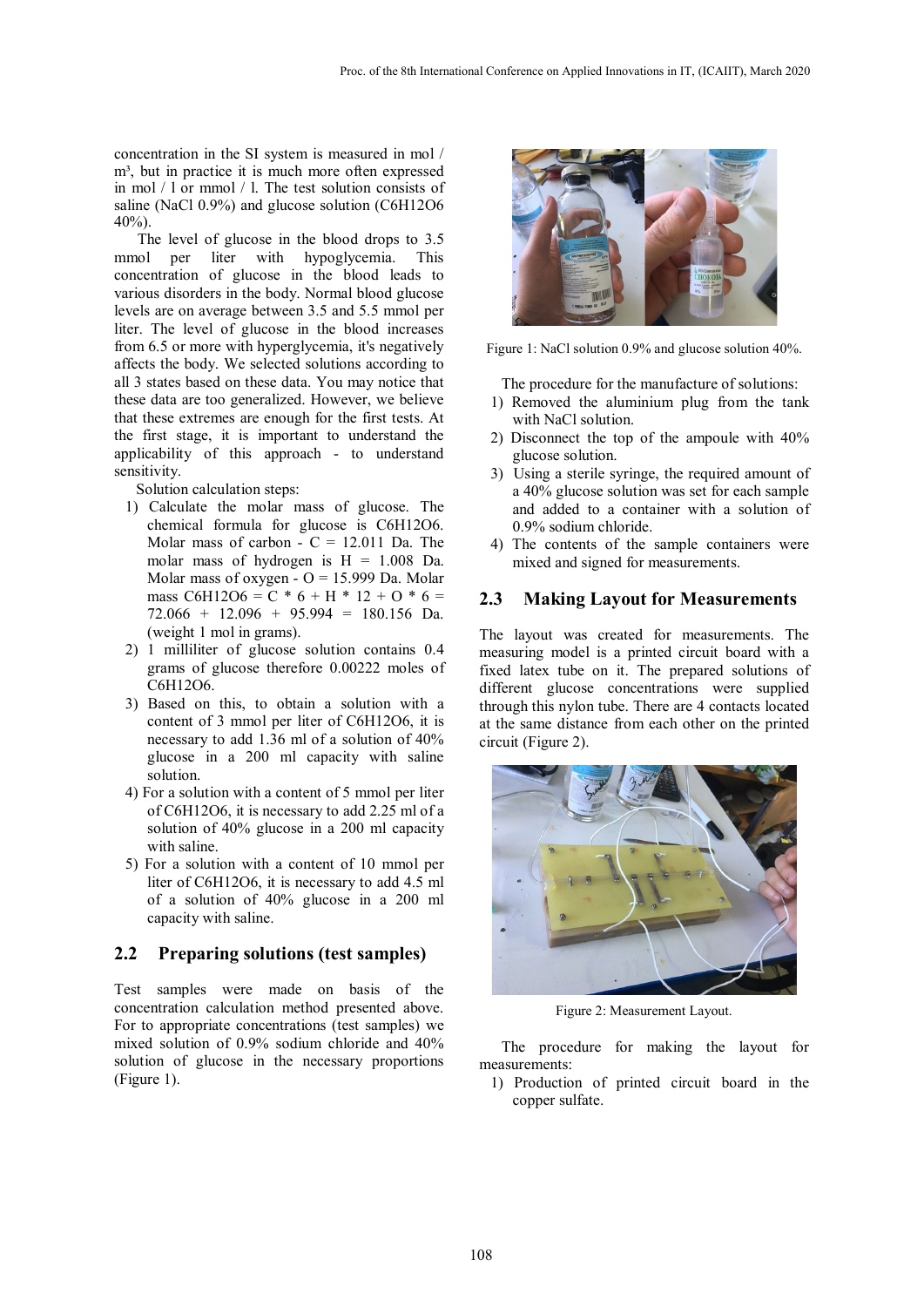- 2) The nylon tube was taken from a medical dropper.
- 3) The cylindrical contacts are soldered to the PCB.
- 4) 4 wires are soldered to the board for ease of use.

## **3 CARRYING OUT THE EXPERIMENT**

The immittance meter E7-20 was used for measurements. E7-20 Immittance Meter (RLC) is a precision instrument of accuracy class 0.1, with a wide range of operating frequencies of 25 Hz -1 MHz and a high measurement speed (up to 25 measurements per second) [5].

We researched the complex resistance module using the Immittance meter E7-20. The measurement layout and the E7-20 immittance meter were connected using a connecting device (CD) (Figure 3).



Figure 3: Scheme of the measurements.

To start work, it is necessary to carry out zero correction in open circuit mode and then in short circuit mode. Connected to the COM port of a personal computer and launched the program for measurements. We connected our model for measurements to the connecting device CD. Further we placed a test sample (solutions) in the model for measurements.

The measurements were carried out as follows. In the program, the frequencies for measurements were selected: 25, 50, 60, 100, 120, 200, 500, 1000, 5000, 10000, 20,000, 50,000, 100,000, 200,000, 500,000, 1,000,000 Hz. We used all frequencies at which E7 - 20 can measure to find the dependence of the complex resistance at frequencies on the glucose content in the samples.

At each frequency, measurements were performed 100 times for each sample. This number of measurements were made to establish the true average value. Since we know that the standard error of the mean is estimated as the sample standard deviation divided by the square root of the sample size:

 $\frac{s}{\bar{x}} = \frac{s}{l}$ *n*  $\sigma_{\overline{x}} = \frac{s}{\sqrt{n}}$ ,

where *s* - corrected sample standard deviation:

$$
s = \sqrt{\frac{1}{n-1} \sum_{i=1}^{n} (x_i - \overline{x})^2} ,
$$

and *n* - size of the sample. It follows that the more measurements are taken, the easier it will be to identify the true average value:

$$
\overline{x} = \frac{1}{n} \sum_{i=1}^{n} x_i \; .
$$

After taking measurements, we started processing and analysing the measurement results.

## **4 RESULTS AND DISCUSSIONS**

For data processing, we used the Microsoft Excel program, as it meets our requirements and is easy to use. As an example of the processed data, we took 3 frequencies: 25 Hz, 2 kHz and 50 kHz, that is, at low medium and high frequencies. We plotted probability density function for all data on the measurement frequencies (Figure 4).



Figure 4: Histogram and density function for solution without glucose.

Density function was a normal distribution for all dataset. The normal distribution was parametrized in terms of the mean and the variance:

$$
f(x;\overline{x},\sigma)=\frac{1}{\sqrt{2\pi\sigma^2}}e^{-\frac{(x-\overline{x})^2}{2\sigma^2}}.
$$

At a frequency of 25 Hz, histograms of the distribution of the complex resistance module were obtained. From the results it was found that at a frequency of 25 Hz in a solution without glucose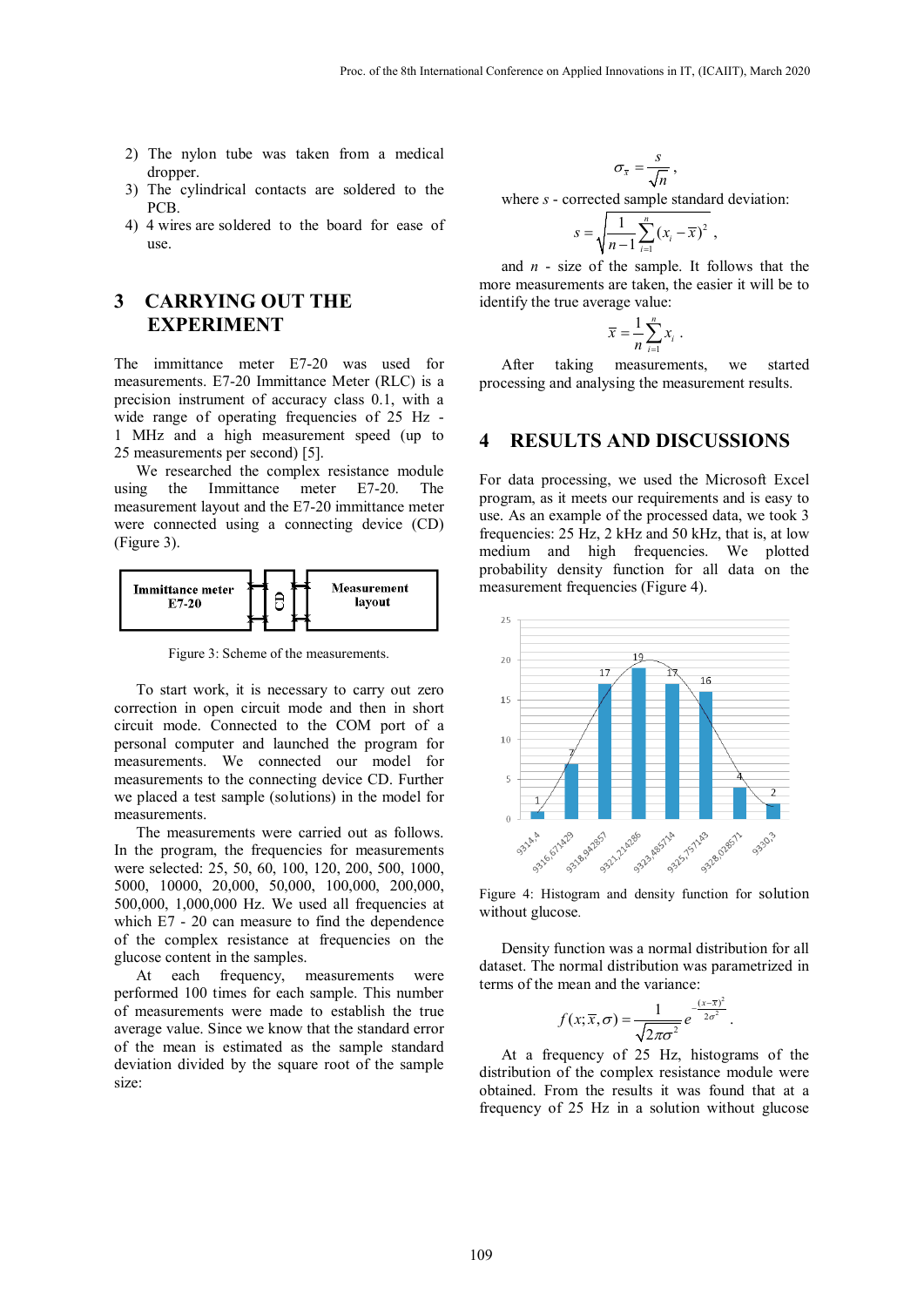there is a high reading of the complex resistance modulus and a slight change when measuring solutions with glucose.

We examined the behaviour of the complex resistance module at a frequency of 2 kHz. The results showed that at a frequency of 2 kHz, with an increase in glucose concentration, the complex resistance modulus increases.

At a frequency of 50 kHz, the distribution of the complex resistance module was also obtained. From the results it became clear that at a frequency of 50 kHz, the complex resistance modulus does not explicitly depend on the frequency.

It can be seen in our measurements that the scatter of values is present, but this will not affect the average value of the repetition rate. To establish the law of distribution and a more accurate true value in the future, we will conduct more measurements.

To visualize the values of the readings of the complex resistance modulus at all frequencies, we plotted the dependence of the average value of the samples on the measurement frequency (Figure 5).



Figure 5: The graph of the true average module of complex resistance Z (vertical, MOhm) on measurement frequency (horizontal, Hz): lilac line - 0 mmol / liter; green line - 3 mmol / liter; blue line - 5 mmol / liter; the red line is 10 mmol / liter.

This graph shows that at a frequency of 2000 Hz we observe an unexplained resonance. This resonance will subsequently be investigated by us. It is also seen that at low frequencies we have a large scatter of values and the influence of glucose concentration on the frequency dependence of the complex resistance modulus is not observed, but at high scatter of values it is insignificant.

## **5 CONCLUSIONS**

In this paper, we have shown the relevance of a noninvasive glucometer in the daily activities of a person with diabetes and the need to create it. We presented a method for measuring the level of glucose in the blood. We developed a model for measurements and made measurements and their processing.

The measurement results showed that the creation of such a glucometer can be implemented in practice. It can be seen from the above measurement results that it is not advisable to measure the complex resistance modulus Z at low and high frequencies. There are observe resonance at the middle frequency. Also, at a frequency of 2 kHz, the dependence of the complex resistance modulus Z on the increase in glucose concentration in the solution is observed.

In the future, it is planned to study the results in more detail. It is necessary to increase the number of measurements in order to reveal a clear dependence of the measured parameters on glucose. In addition, accuracy is important in such measurements (measurement error should not exceed 10-15 percent). Therefore, it is necessary to study the errors that can affect the measurement results, the influence of skin layers and other physiological data of a person. However, we believe that the results obtained now are important and have the prospect of further development.

## **ACKNOWLEDGMENTS**

This study was supported by the Russian Science Foundation № 18-75-10101.

## **REFERENCES**

- [1] The official website of the World Health Organization media center. [Online]. Available: http://www.who.int/mediacentre/factsheets/fs312/en/ Date of access: 09.10.2018.
- [2] Official site MedicineNet, Definition of a puncture of cinenet.com/script/main/art.asp?articlekey=39540 Date of access: 09/10/2018.
- [3] S. Gozani, "Nerve damage in diabetes", Bulletin of the Harvard Institute of Neurology. D. Mahoney, The Brain Magazine, no. 5, 1996, pp. 44-56.
- [4] Diabetes mellitus standards for diabetes care, diabetes treatment, 39 supplement. 1, 2016, pp. 4-42.